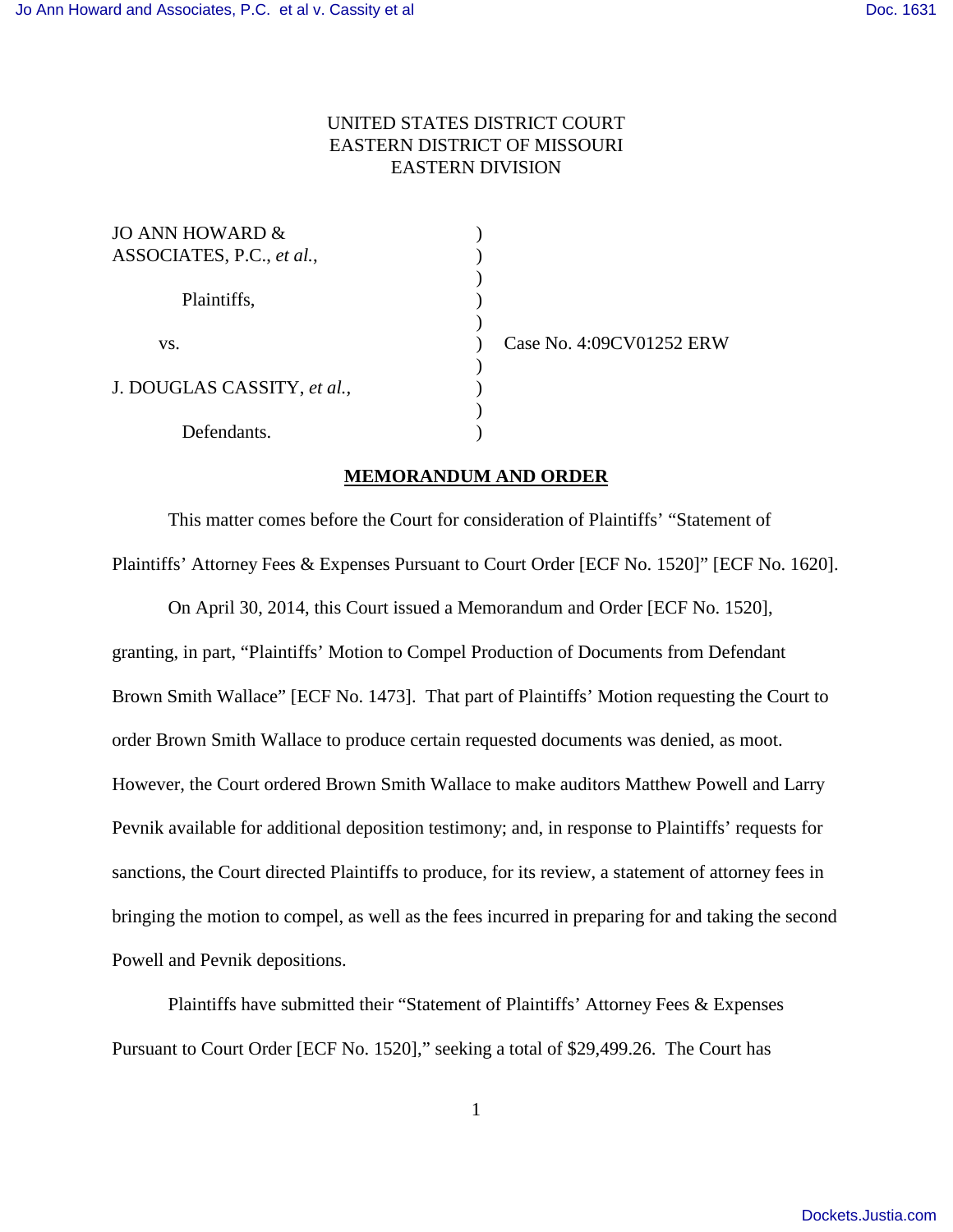thoroughly reviewed each of the fees and expenses requested by Plaintiffs to determine if the time claimed for fees was appropriate and reasonable. The Court finds that the following listed charges should be reduced, by the indicated percentages:

| Date of Entry | Attorney              | Value     | Reduction      |
|---------------|-----------------------|-----------|----------------|
| 3/21/2014     | Wendy B. Fisher       | \$936.21  | 50% (\$468.11) |
| 3/21/2014     | Michael P. Robertson  | \$724.50  | 25% (\$181.13) |
| 3/22/2014     | Michael T. Kotlarczyk | \$525.00  | 25% (\$131.25) |
| 3/23/2014     | Wendy B. Fisher       | \$760.67  | 25% (\$190.17) |
| 3/24/2014     | Wendy B. Fisher       | \$1228.77 | 50% (\$614.39) |
| 3/24/2014     | Michael T. Kotlarczyk | \$425.00  | 25% (\$106.25) |
| 3/25/2014     | Wendy B. Fisher       | \$760.67  | 25% (\$190.17) |
| 4/3/2014      | Michael T. Kotlarczyk | \$575.00  | 50% (\$287.50) |
| 4/4/2014      | Michael T. Kotlarczyk | \$550.00  | 50% (\$275.00) |
| 4/4/2014      | Michael P. Robertson  | \$1417.50 | 25% (\$354.38) |
| 4/5/2014      | Michael T. Kotlarczyk | \$325.00  | 50% (\$162.50) |
| 4/6/2014      | Michael T. Kotlarczyk | \$275.00  | 25% (\$68.75)  |
| 4/7/2014      | Wendy B. Fisher       | \$526.62  | 25% (\$131.66) |
| 4/8/2014      | Michael T. Kotlarczyk | \$175.00  | 50% (\$87.50)  |
| 4/11/2014     | Mitzi Burkitt         | \$285.00  | 50% (\$142.50) |
| 4/24/2014     | Mitzi Burkitt         | \$665.00  | 50% (\$332.50) |
| 4/25/2014     | Michael P. Robertson  | \$1575.00 | 25% (\$393.75) |
| 4/28/2014     | Michael P. Robertson  | \$1102.50 | 50% (\$551.25) |